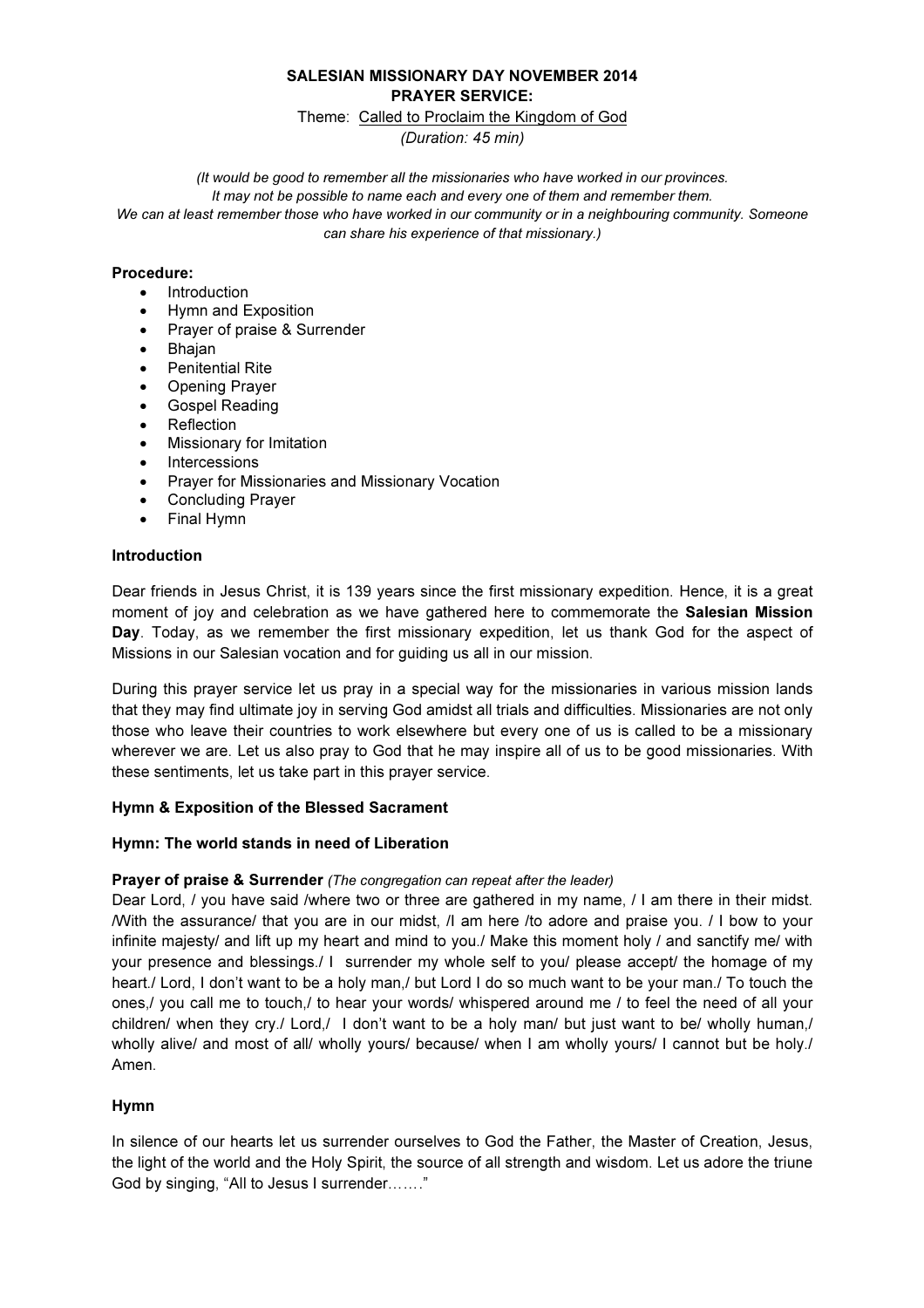### Penitential Rite

We are sent to this world for a purpose. All our actions demand of us a result proportionate to the talents and gifts we have received. We have all received the Spirit of Christ at our baptism and are duty-bound to proclaim Christ by our way of life and in whatever way we can. Let us then make a serious examination of conscience and ask God's pardon for the moments when we have failed to proclaim Him as the Master and the Lord of our lives. (Silence – Lord have mercy)

### Opening Prayer

Ever living God, the source, content and sustenance of our faith, we thank you for this moment of grace. We thank you for your abiding presence on our midst. Give us the grace so that we who share the common mission of Christ may go out to spread the Good News to those who are ignorant of it. We make this prayer through Christ our Lord. Amen

## Gospel Reading:

Invoking the Holy Spirit, let us open our hearts and minds to listen to the Word of God that we may be able to understand it in depth and live it faithfully.

### Mt 28: 16-20

## Reflection

The Gospel of Mathew ends with this all-embracing command of Jesus to his disciples: Go to the very ends of the earth and tell the good news to all peoples. As long as there are people who haven't yet heard of the Good News, our mission will not have been accomplished and hence there is so much to be done.

Missionary Day is an opportunity to remind us of our duty of proclaiming our faith to those who have not yet heard about it and to strengthen those weak in faith. We need to take the reminder seriously not just for today but always. It is a lifelong duty. If we neglect our task and fail to reach out, people may perhaps remain ignorant of God's tremendous love for them. If today we are Christians, experiencing deeply the love of God, it is because someone took his missionary duties seriously and passed on the torch of faith to us. Sense of Gratitude must draw us to make Jesus known and loved, relying also on his promise: I will be with you always.

Those who are touched by the grace of Christ cannot sit idle. They cannot but share what they have received. For example, St. Paul, who was touched by Jesus, proclaimed Christ with such a passion to the extent of saying: "Woe to me if I do not preach the Gospel." And today he stands as the greatest example for all of us in our mandate of preaching the Good News.

We shall stay in silence for a few moments and allow God speak to us so that He might alert us to something that needs to be done right away.

# Missionary for Imitation Archbishop Louis Mathias, SDB



# **Archbishop Louis Mathias**

| Birthday:         | 20-07-1887   | Paris           |
|-------------------|--------------|-----------------|
| First Profession: | 1905         | Sicily (Italy)  |
| Ordination:       | 20-07-1913   | Italy           |
| Died:             | $03-08-1965$ | Legnano (Italy) |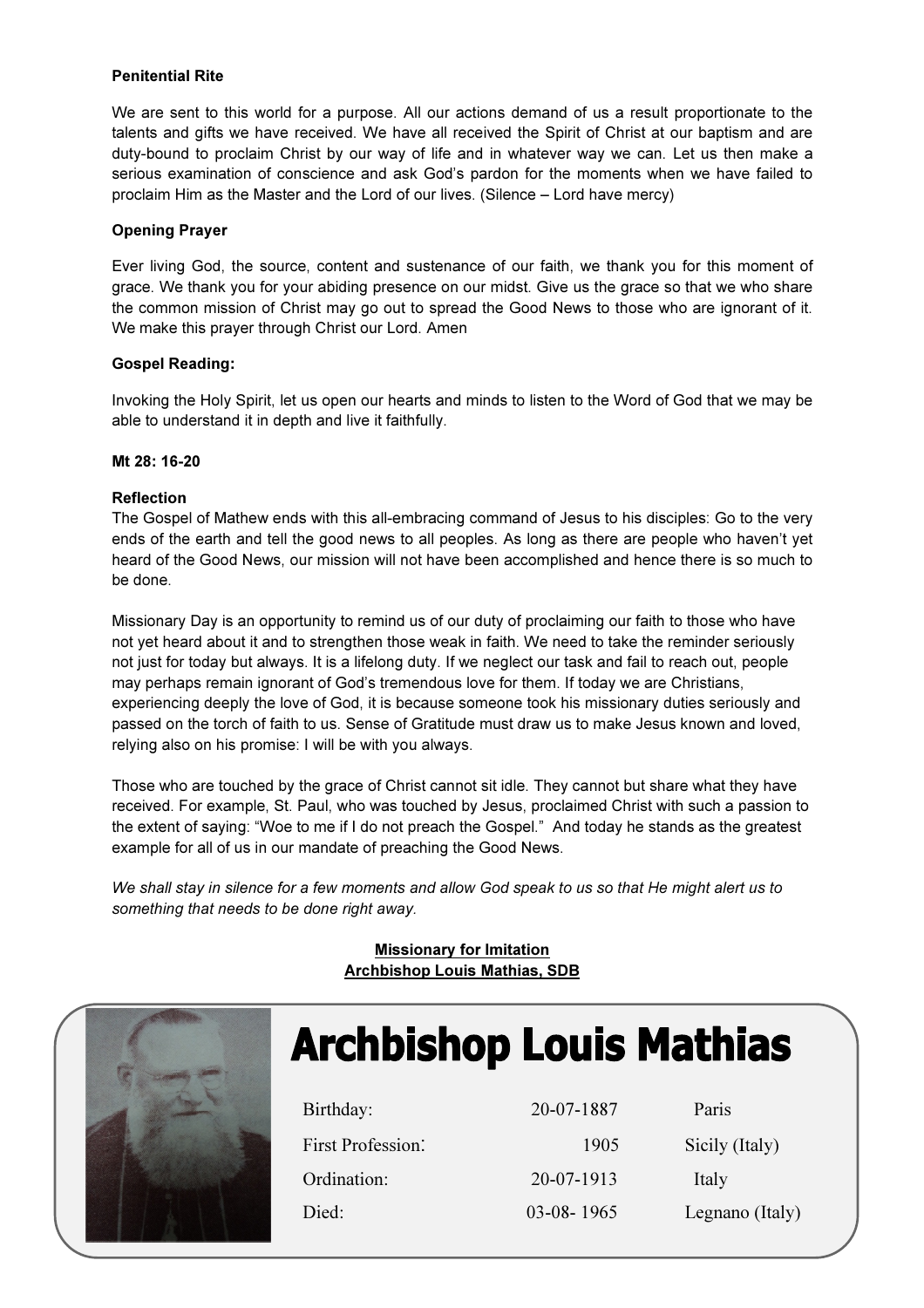## Early Life

Louis Mathias was born on 20<sup>th</sup> July, 1887 in Paris, France. He received his early education in the Salesian School at La Marsa in Tunis. Later, when Religious Orders were persecuted in France as well as in Algeria, young Louis left Tunis and went to Sicily and joined the Salesian Novitiate. He made his religious profession in August 1905. After his initial formation, he was ordained a priest on July 20, 1913.

### **Ministry**

Young Fr. Louis' first priestly assignment was to teach in the studentate of St. Gregory (Sicily) and to work in the Oratory attached to the Institute as well as in that of Pedara. During World War I he served as a soldier and a Military Chaplain. Thinking of the hard and dangerous life of Salesians called to arms, he started a small news bulletin to give them information about the congregation and keep them united, an idea he took up again in the missions to keep the missionaries united. He was wounded twice and taken prisoner by the Germans in 1918 near Rheims. His services were duly recognized and he was decorated on two occasions.

In 1921 when the Salesian Congregation accepted the Assam mission, the Rector Major chose Fr. Louis as the leader of the first missionary expedition to Assam. He landed in Bombay on 6 January 1922. He started forming the candidates for Salesian life in Assam itself. It produced excellent results. On December  $15<sup>th</sup>$  1923, he was made Prefect Apostolic of Assam, Manipur and Bhutan. Endowed with rare administrative capacity, leadership, indefatigable energy and genius for organizing, he led the prefecture to phenomenal progress and expanded Salesian work to many parts of India in a few years time. Many institutions were founded in quick succession. Mgr. Mathias was appointed Bishop of Shillong on 9 July 1934. After the death of Mgr. Mederlet, Bishop Mathias was transferred to the archdiocese of Madras in 1935. Archbishop Mathias became a familiar figure, a name to be reckoned with in Madras, nay in India. He was held in the highest esteem both by Catholics and non-Catholics alike.

### Characteristics

### 1. Dynamic Pastor

Within the span of 30 years the archdiocese of Madras had a tremendous growth. Catholic population, number of priests, religious and students who were educated as well as the number of churches and institutions that he built grew enormously to the awe of everyone.

### 2. Promoter of lay apostolate:

Lay apostolate owes him a very deep debt of gratitude for his valuable service as Director of the Catholic Action section of the Bishop' Conference of India. Archbishop Mathias was the inspirer and patron of many new organizations such as the Catholic Social Guild, The Madras Cultural Academy, the Catholic Worker's association, the Young Christian Workers, The Catholic Educational Council, the Catholic Medical Guild, the Catholic Nurses' Guild, the Employment and Information Bureau, the School of Labour Relations and the Catholic Association of Madras.

### 3. Great Church Leader:

He was certainly a leader among the bishops of India. In fact, he was one of the founders of the Catholic Bishops conference of India. It was he who started the Theological Review "Clergy Monthly" (Later renamed, 'Vidyajyothi'). Cardinal Gracias said in his funeral oration: "In a sense, with the death of Archbishop Mathias it is the end of an era in the history of the church in India, for, by his personality and achievement he did set a definite stamp on the long period in which he lived, worked and died..."

### 4. Dare and Hope:

Dare and Hope was his motto. Indeed 'he had astonishing courage, intrepid faith and an unconquerable hope – else he would never have been able to achieve all that he accomplished" (Card. Gracias).